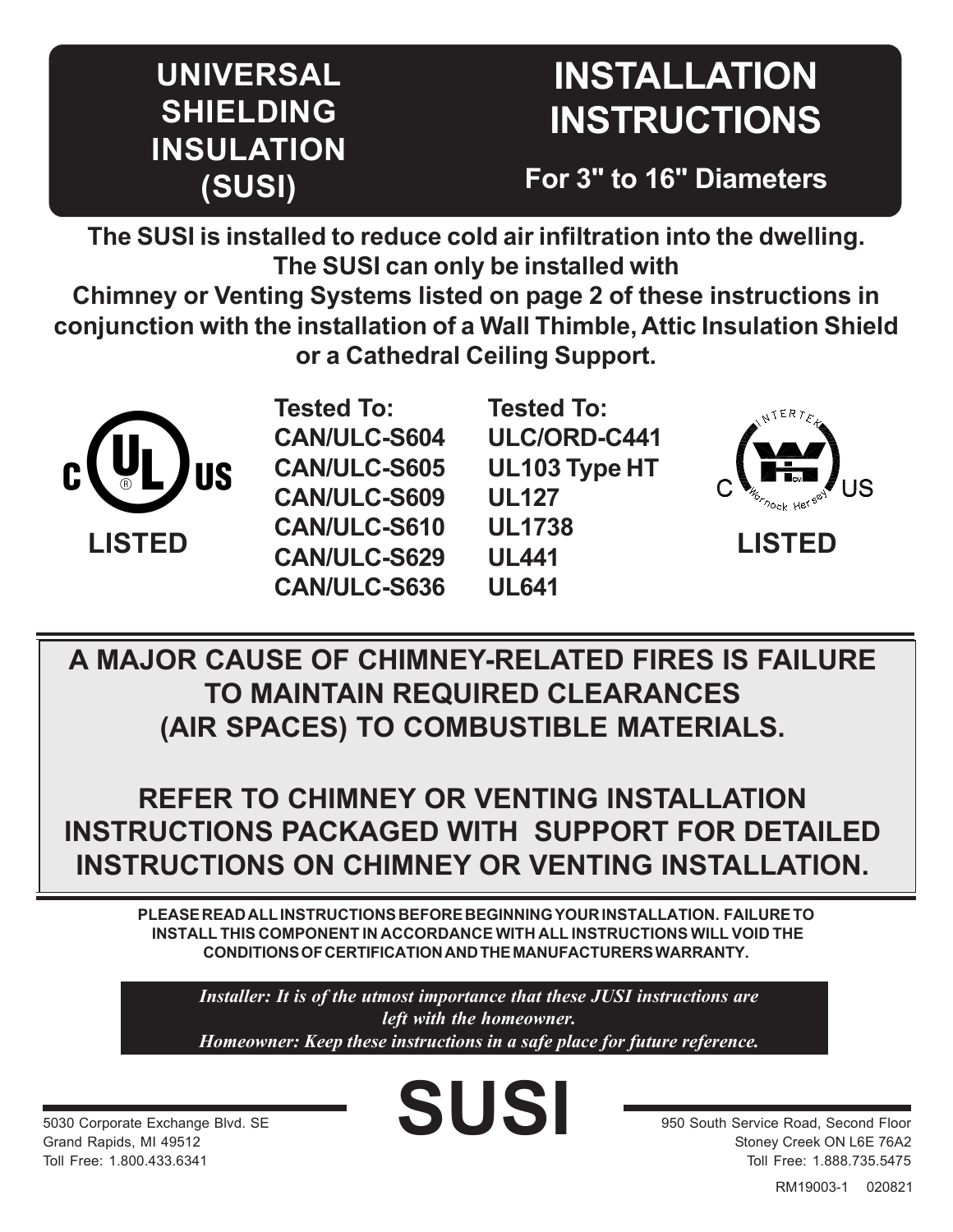The SUSI Insulation is used to reduce cold air infiltration into the dwelling and to provide additional protection against radiant heat from the chimney or venting system.

The SUSI can be installed with the following chimney/venting systems: BV/RV, CF, EZ Seal, JM/ALT, DFS, DT/DT-M, JSC/SPR, SC, PL/VP/PVP/PSV, UT/GT/ST, TLC, U1 and UPP.

When used with one of the above approved Chimney/Vent Models, the SUSI may be installed within an Attic Insulation Shield, a Wall Thimble or a standard Cathedral Ceiling Support (not including a reduced clearance support). Refer to the corresponding section within this document for proper installation of the SUSI.

NOTE: Depending on the Model of Chimney or Venting System, each will have their specific type of Attic Insulation Shield, Wall Thimble and Cathedral Support. Refer to the supplied installation instructions for each of the above components as the installation of these components will vary by models. Illustrations shown in these instructions do not represent all the various types of these components.

#### **INSTALLATION PROCEDURES: Attic Insulation Shield**

The SUSI is placed between the length of pipe and the inside of the Attic Insulation Shield (AIS), snuggly fitted to its beveled upper portion.

Depending on the Model of Chimney or Venting system, the design of the Attic Insulation Shield will dictate if the SUSI is to be split in half. This is due to the amount of air space between the vent pipe and the shield See Figures 1, 2, 3 and 7.

STEP #1. Determine the cut length. Refer to the section on Measuring and Cutting of the SUSI.

STEP #2. Install the SUSI inside the upper shield cavity of the Attic Insulation Shield. Position the SUSI so that it is against the outer wall of the shield.

STEP #3. Carefully lower the AIS over the length of pipe making sure that the SUSI stays in place. Secure the Attic Insulation Shield as per the instructions supplied with the chimney or venting system.

NOTE: In some systems where the Attic Insulation Shield is installed from below at the ceiling joist level (see Figure 1), the SUSI is inserted between the chimney outer wall and the shield once the chimney is in place.

NOTE: In some systems the AIS may incorporate a removable top collar. In such case, the SUSI is installed by wrapping it around the pipe above the AIS and sliding it down in place, and replacing the top collar.



**Figure 1- Attic Insulation Shield Installed From Below At the Ceiling Joist Level**



**Figure 2 - Attic Insulation Shield Above Ceiling Joist Installation**





#### **Wall Thimble**

The insertion of the SUSI is best accomplished once the outer portion of the Wall Thimble,Wall Support, Insulated Tee and the appropriate chimney length attached to the Tee branch has been installed as per the supplied Installation Instructions packaged with the Wall Support.

STEP #1: Dertermine the cut length. Refer to the section on Measuring and Cutting of the SUSI. It may be necessary to split the SUSI in half.

STEP #2: Install the SUSI around the length of pipe and slide it into the inner portion of the thimble sleeve (see Figures 4 & 5).



**Figure 4 - Placement of SUSI Insulation - Wall Thimble**